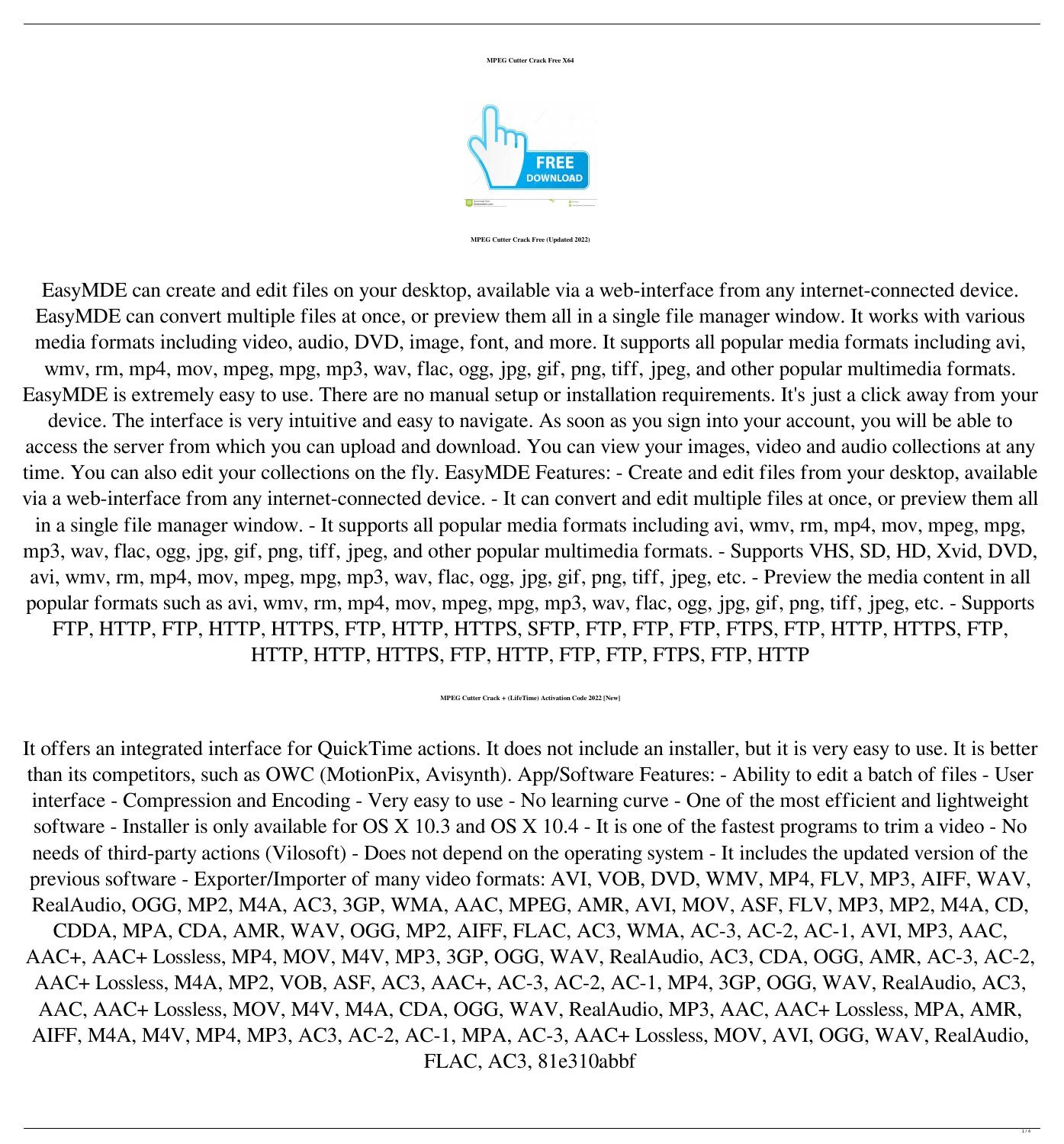MPEG Cutter can trim MPEG files using the following features: - Possibility to trim multiple parts of the MPEG video at the same time. - Option to trim the video by advanced steps, in addition to the available options. - Enables you to trim the video in full-screen mode. - Selection of the start time and the end time is possible. - Adjustment of the video's aspect ratio is possible. - Option to play the trimmed part as it is, or to skip the beginning and end of the segment. - In addition to these options, you can adjust overscan, subtitles, subtitles or audio delay, along with playback speed. The trimmed segment of the video can be saved to file by establishing the file name and target directory. About the developer: MPEG Cutter was developed by Jocelyn Pacheco. It was last updated on Oct. 23, 2016 and it is available for download on Softonic (Platforms: Windows). More about Jocelyn Pacheco and download Jocelyn Pacheco's software at Softonic: Choose Between Two Options File Name File Name MPEG Cutter - SmartVideo Trim Size 8.5 MB File Type mp4 video Developer Jocelyn Pacheco License Freeware Platform Windows MPEG Cutter allows you to trim MPEG videos using the following features: - Possibility to trim multiple parts of the MPEG video at the same time. - Option to trim the video by advanced steps, in addition to the available options. - Enables you to trim the video in full-screen mode. - Selection of the start time and the end time is possible. - Adjustment of the video's aspect ratio is possible. - Option to play the trimmed part as it is, or to skip the beginning and end of the segment. - In addition to these options, you can adjust overscan, subtitles, subtitles or audio delay, along with playback speed. The trimmed segment of the video can be saved to file by establishing the file name and target directory. the sweep region. In addition, a common-mode voltage (CM) of the capacitor 108 is set by a common-mode voltage Vcm provided from the common-mode voltage setting portion 120.

**What's New In MPEG Cutter?**

The program interface is designed to be very easy to use and intuitive. It consists of only six buttons: video trimming, trimming start and end position, video output mode, adjust overscan, change subtitle or audio delay, and change video playback speed. The interface is designed in an efficient way to allow you to select your desired settings quickly and easily. The program also provides a powerful interface and clean documentation. Option Video trimming allows you to trim a part of a video file. It enables you to work with videos of various formats and sizes. With the use of various time spans, you can select one or several seconds from the beginning or the end of a video, or choose the position you wish to trim from the middle. Once the time interval is selected, you can also set the start and end position of the trimmed part in relation to the full file. You can also trim one or more video segments at the same time, and even trim multiple segments of a single video file at the same time. The software supports trimming multiple segments of a single video. The trimmed video is saved to file by establishing the name and target directory. The video output mode can be set to the full screen, pause or stop after trimming, and the next video or audio file that is played. The overscan setting allows you to set the maximum horizontal and vertical values for the trimmed video. The subtitle or audio delay setting can be set to display the subtitles and audio simultaneously. You can also use the setting to adjust the delay time. The video playback speed setting allows you to select the speed of playback. The volume control and aspect ratio change are easy to adjust and straightforward to use. MPEG Cutter is a simple-to-use application that enables you to split MPEG video files into

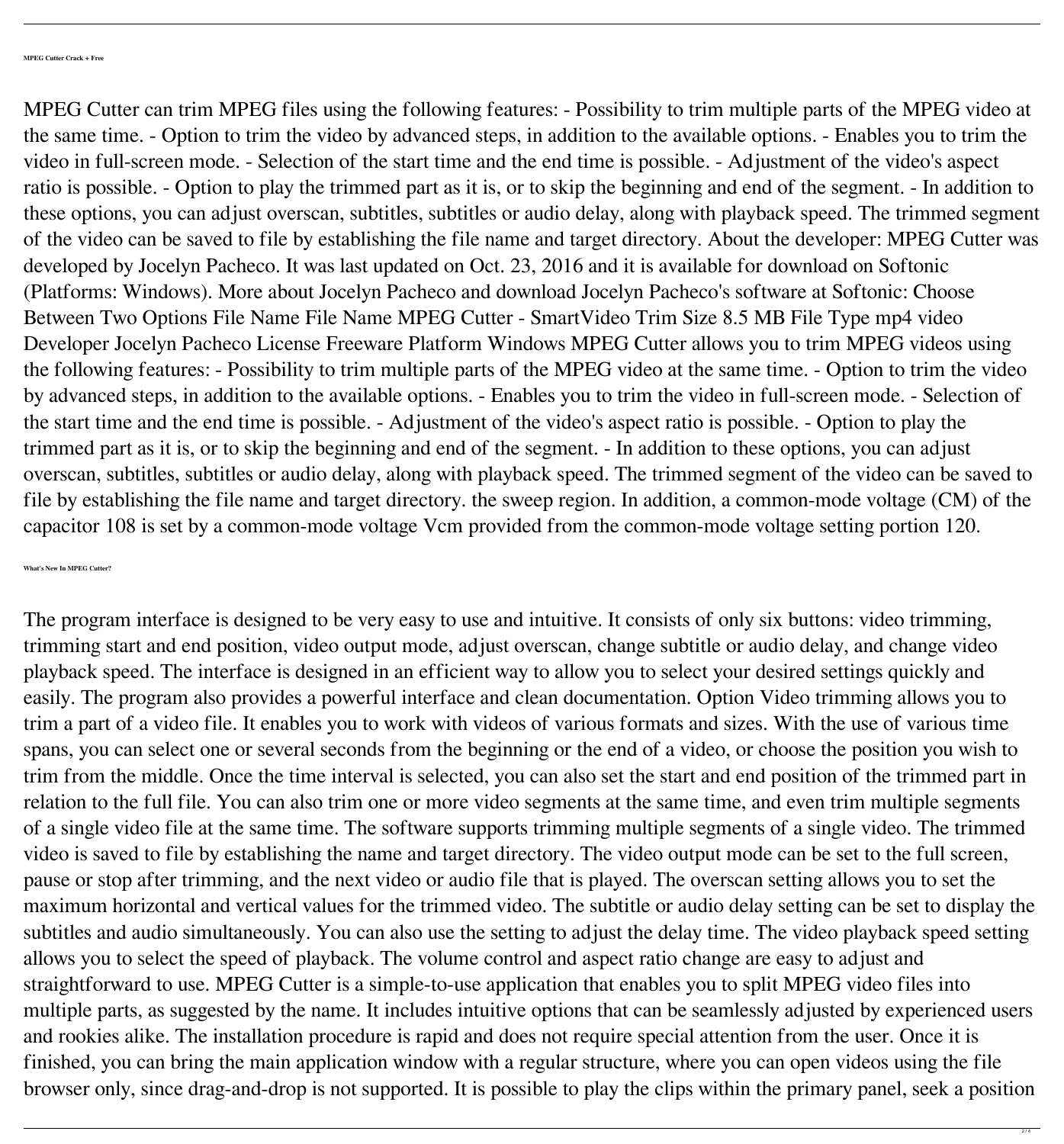within the stream, set the start and end position and play that selection, as well as switch to full screen mode, adjust the volume and change aspect ratio. Other options of MPEG Cutter let you adjust overscan, subtitles, subtitle or audio delay, along with playback speed. The trimmed segment of the video can be saved to file by establishing the file name and target directory. There are no other notable options available there. For example, you cannot trim multiple parts of a video at the same time. MPEG Cutter has a good response time and runs on a very low amount of CPU and RAM, so it does not affect overall performance. It is